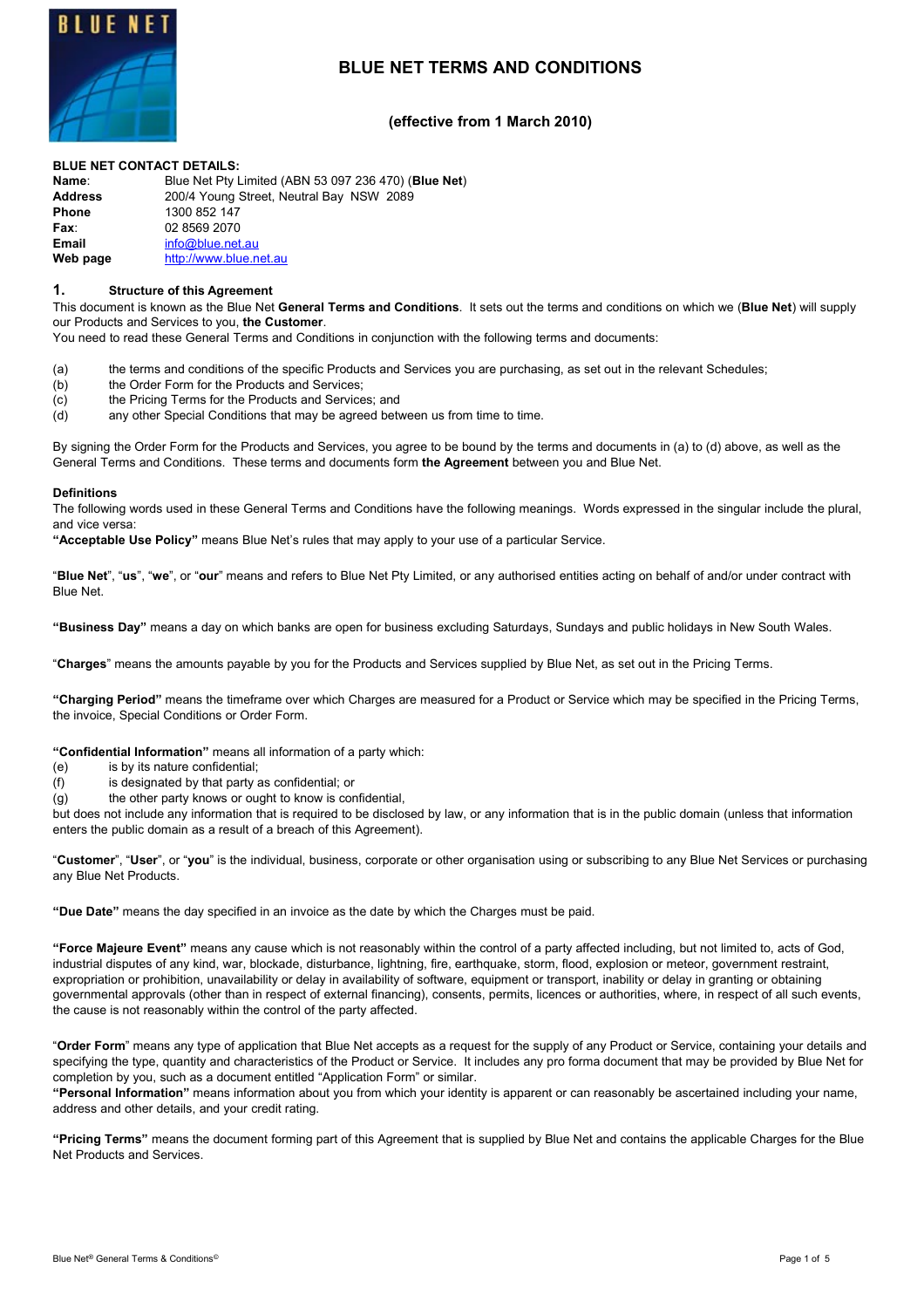"**Product**" refers to any products, eg hardware (not services) that Blue Net supplies to you under this Agreement.

"**Product Schedule**" means any document forming part of this Agreement that sets out the specific terms of supply for a Blue Net Product.

"**Schedule**" means any terms or attachments to this Agreement which, by their nature, are intended to form part of this Agreement, including those documents listed at clause 1 of these General Terms and Conditions and any applicable Acceptable Use Policy.

"**Service**" refers to any services (not Products) that Blue Net supplies to you under this Agreement. "**Service Schedule**" means any document forming part of this Agreement that sets out the specific terms of supply for a Blue Net Service.

"**Service Commencement Date**" means the date specified in the Order Form, or as otherwise agreed between you and Blue Net, as the date on which Blue Net will commence supplying a Service to you.

**"Special Conditions"** means any particular terms and conditions for the supply of a Product or Service specific to your purchase of those Products or Services which, by their nature, are intended to form part of this Agreement. The Special Conditions may be contained in a Schedule such as the Order Form or the Pricing Terms, or in any other format agreed between you and Blue Net from time to time.

#### **2. Term of this Agreement**

This Agreement commences either on the Service Commencement Date, or the date on which we first supply a Product or Service to you (whichever occurs first). This Agreement will continue for the period set out in the Order Form or Special Conditions, unless it expires or is terminated in accordance with these General Terms and Conditions.

#### **3. Access to premises**

In addition to any other obligations set out in these General Terms and Conditions, any Product Schedule, Service Schedule, Order Form or Special Conditions, you must provide reasonable and safe access to the premises at which the Products or Services are supplied as requested by Blue Net, for the purposes of enabling Blue Net to supply those Products or Services.

#### **4. Charges and Payment**

From the relevant Service Commencement Date or the date on which we first supply a Product or Service to you (whichever occurs first), you must pay the Charges.

#### **4.1 Variation to Charges**

The Charges may be varied in accordance with any price review mechanism set out in the Schedules, including the Pricing Terms or Special **Conditions** 

#### **4.2 Invoicing**

Blue Net will invoice you for the Charges incurred during a Charging Period. We may invoice you the Charges:

- (a) in advance of use, in respect of monthly recurring access Charges;
- (b) in arrears in respect of excess usage Charges, as set out in the relevant Schedule;
- (c) in arrears in respect of variable Charges; or
- (d) at any other frequency as notified to you from time to time.

#### **4.3 Back-billing**

Blue Net may invoice you for any Charges accrued that have been previously unbilled or understated, provided that no more than 190 days has passed since the date on which the Charges were incurred.

#### **4.4 Payment**

- (a) Each invoice must be paid by you in full by the Due Date. You may pay by any method specified in the Invoice or as nominated from time to time by Blue Net.
- (b) Payment of an amount of Charges is deemed as being received by Blue Net when the amount is shown as having been deposited in Blue Net's bank account, and in the case of cheque payment, the funds have been cleared.

#### **4.5 Disputed invoices**

This clause sets out the specific dispute resolution procedures that apply to billing disputes. If you reasonably believe that there is an error in an invoice, you must follow these steps:

- (a) notify Blue Net in writing no later than 5 Business Days of receiving the invoice, including providing details of the reason for the dispute;
- (b) co-operate with Blue Net to try and resolve the dispute; and (c) pay any undisputed Charges in any invoice by the Due Date.
- Promptly after being notified of a billing dispute under this clause, Blue Net will investigate the dispute in good faith. If the investigation determines

that:

- (i) the dispute is valid (including because there is an error in the invoice), Blue Net will notify you and you will not be required to pay the disputed amount. Blue Net will adjust its records accordingly; or
- (ii) the dispute is not valid (including because there is no error in the invoice), Blue Net will notify you and you must pay the disputed amount in full within 5 Business Days of receiving Blue Net's notice.

Any disputes in relation to the investigation of a billing dispute under this clause shall be dealt with in accordance with clause [8](#page-2-0) of the General Terms and Conditions.

#### **4.6 Set-off**

Unless otherwise agreed, you are not entitled to set-off any amounts payable under this Agreement against any payment obligation of Blue Net, whether or not Blue Net's payment obligation arises under this Agreement.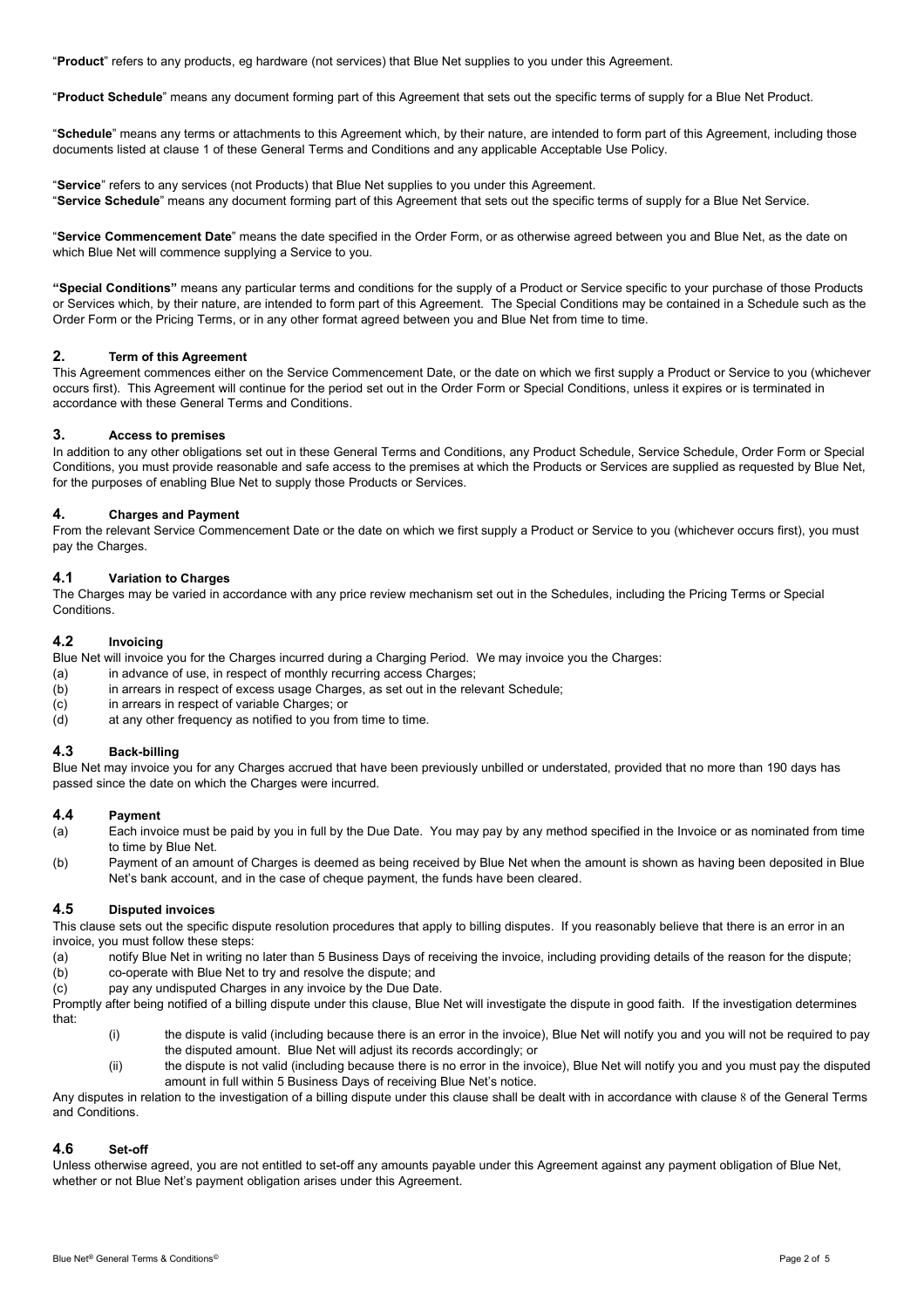# **4.7 Failure to pay**

Unless an invoice is the subject of a bona fide billing dispute, and you fail to pay an invoice by the Due Date, Blue Net may:

(a) charge interest on the overdue amounts at a rate of 2% above the current "ANZ Reference Interest Rate" from the Due Date until the date you make payment; and

- (b) suspend the provision of the Products and Services until you have paid the outstanding amounts ; and
- (c) charge a late fee of \$50.00 per occasion when an invoice becomes overdue; and
- (d) in case of professional debt collection recover from you the costs and fees for the debt collection process incurred by Blue Net.

# **5. Restrictions on use**

You must not use the Services (and you must ensure that no-one else uses the Services):

- (a) to distribute material that is defamatory, offensive, abusive, obscene, menacing, threatening, harassing, or illegal under any law at any place where transmissions using the Services are sent from, viewed or received;
- (b) to copy or distribute material where there is no right to do so;
- (c) to commit a crime or for an unlawful purpose;
- (d) to do anything that may damage the network or systems (or the quality of those networks or systems) used in connection with delivery of the Service;
- (e) to engage in any activity that may expose Blue Net to liability; or
- (f) against the reasonable instructions of Blue Net, where such instructions are given in order to ensure that the Services are supplied by Blue Net in accordance with any laws and regulations that apply to Blue Net.

#### **6. Confidentiality**

- (a) Blue Net or the Customer, may from time to time when carrying out its obligations under this Agreement, obtain access to one another's Confidential Information. Both Blue Net and the Customer must keep such information confidential, unless disclosure is required by law.
- (b) The Customer agrees to keep this Agreement and all information connected with it (including the Charges, special pricing under the Pricing Terms or Order Form, any Special Conditions and offers) confidential unless disclosure is required by law or Blue Net expressly consents to the disclosure.
- (c) This confidentiality clause survives the expiry or termination Agreement.

# **7. Privacy**

Blue Net may collect, use and disclose your Personal Information (and you consent to such collection, use or disclosure):

- (a) in connection with supplying a Product or Service to you:
- (b) to assess whether or not to supply you with a Product or Service; or
- (c) as required or in accordance with any applicable laws.

#### <span id="page-2-0"></span>**8. Dispute resolution**

This clause sets out the process for resolving disputes that may arise between you and Blue Net. Neither you nor Blue Net may start court proceedings (except proceedings seeking urgent interlocutory relief) unless you or Blue Net has complied with the following dispute resolution procedures.

# **8.1 Notice**

A party claiming that a dispute, difference or question arising out of this Agreement has arisen must notify the other party in writing giving details of the dispute.

# <span id="page-2-1"></span>**8.2 Escalation procedure**

The parties will first attempt to resolve all disputes by good faith negotiations, using any escalation procedures set out in the relevant Product or Service Schedules, or Special Conditions. If after following that escalation procedure the dispute remains unresolved within 10 Business Days of a notice being given under clause 8.1, the dispute will be referred to the Managing Director of Blue Net and his or her counterpart within the Customer's organisation, and they (or their duly authorised representatives) will promptly meet to discuss and attempt to resolve the issue in a manner that best preserves the ongoing relationship between the parties.

#### **8.3 Failure to resolve**

If the parties are unable to resolve a dispute in accordance with the escalation procedure set out in clause [8.2](#page-2-1), including the 10 Business Days timeframe for resolution of the dispute, then either party may commence court proceedings or refer the dispute for resolution in an alternative dispute resolution forum. Such alternative forum may include resolution by expert determination, mediation or arbitration.

#### **8.4 Release if other party breaches**

If, in relation to a dispute, a party breaches any provision of these dispute resolution procedures, the other party is not obliged to comply with its obligations under this clause in relation to the dispute.

#### **8.5 Obligations continue**

Each party must continue to perform their respective obligations under this Agreement pending the resolution of a dispute.

# **8.6 Costs**

Each party must bear its own costs of complying with the dispute resolution procedures under this clause.

#### **9. Force Majeure events**

- (a) Notwithstanding anything else in this Agreement, a party (the **Affected Party**) will not be liable for any failure to perform, or delay in the performance of its obligations, under this Agreement if the failure or delay is caused, whether directly or indirectly by a Force Majeure Event.
- (b) The Affected Party must notify the other party immediately of the Force Majeure Event, including describing the impact or anticipated impact of the Force Majeure Event on the Affected Party's performance and use its reasonable endeavours to continue or resume its performance in accordance with this Agreement as soon as possible, including: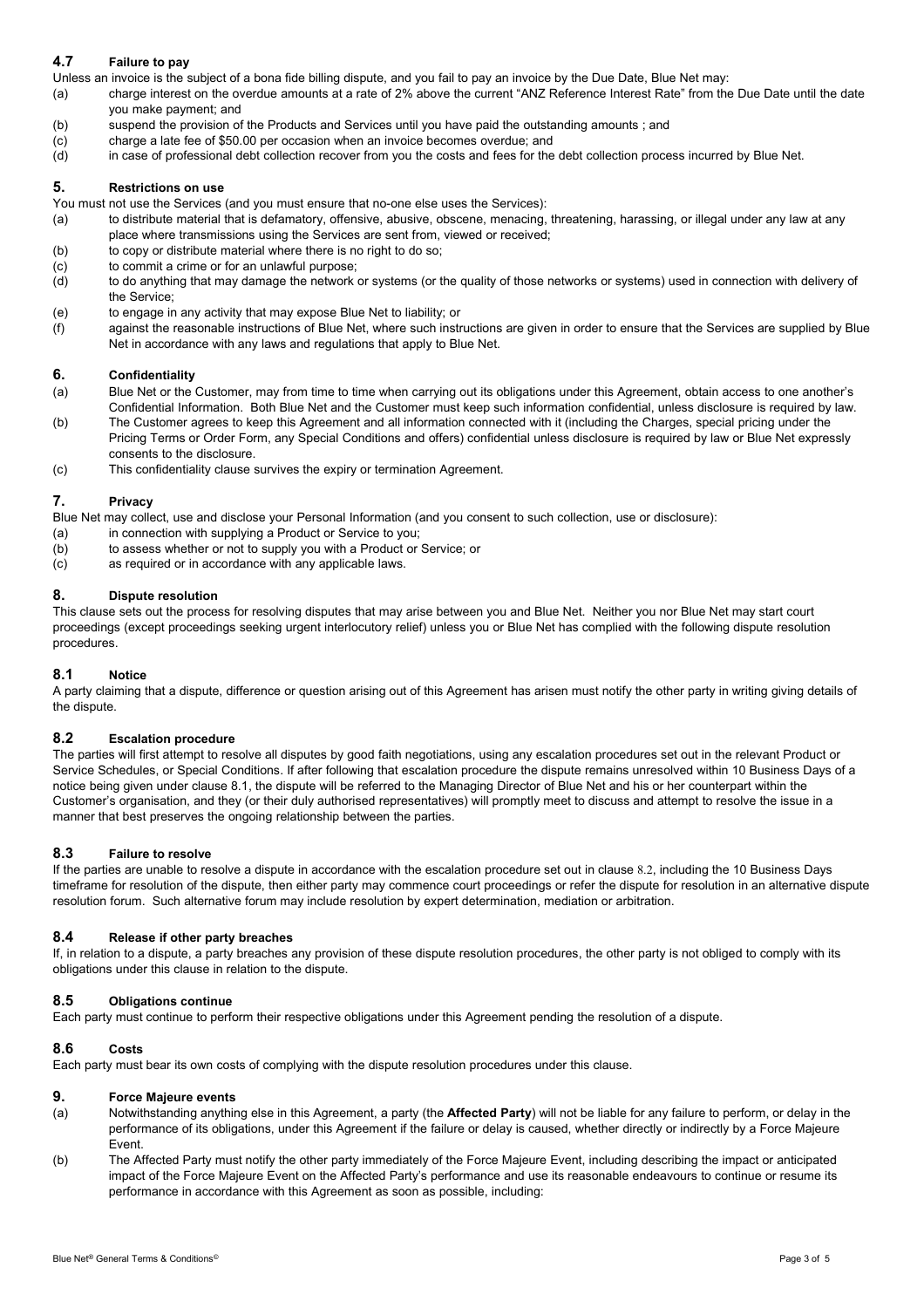- (i) using its reasonable endeavours to remedy or cause to be remedied any impact of the Force Majeure Event that is capable of remedy;
- (ii) making alternative arrangements with a third party to enable it to fulfil its obligations, provided those alternative arrangements are satisfactory to the other party and do not involve any additional cost to the other party (unless the other party agrees otherwise in writing); and
- (iii) keep the other party informed in relation to any change in its ability to continue or resume its performance.
- (c) Either party may terminate this Agreement on notice to the other party if a Force Majeure Event continues for a period of 14 continuous days.

#### **10. Liability and Indemnity**

- (a) You agree to defend, indemnify and hold Blue Net, its affiliates, officers, employees, agents and related bodies corporate harmless against all liabilities, actions, claims, suits, demands, damages, costs or expenses (including reasonable legal expenses) related to any beach by you of this Agreement, or arising out of or in any way connected to the use of Blue Net's Products and Services by any other person.
- (b) You indemnify Blue Net in respect of any loss, liability or expense arising out of the reproduction, broadcast, use, transmission, communication or making available of any material (including data and information of any sort) by anyone using the Products or Services.
- (c) You acknowledge that the Blue Net's Services are provided without warranty that they are continuous or fault-free. To the extent permitted by law, we are not liable for any loss or disappointment you or any user may suffer as a result of any faults or interruptions in the Service.
- (d) We are not liable for any losses you may incur in connection with the use of the Products or Services, where those losses are not directly caused by an act or omission of Blue Net.
- (e) We are not liable in tort (including negligence), contract or otherwise for any damages, including loss of profits, business or anticipated savings or any indirect or consequential damages.
- <span id="page-3-0"></span>(f) Where any laws imply certain conditions and warranties into this Agreement that Blue Net cannot exclude, and any goods or services supplied under this Agreement are not of a kind ordinarily acquired for personal, domestic or household use or consumption, our liability to you is limited to (at our election) to:
	- (i) in the case of goods:
		- A. replacing those goods or supplying similar goods, or paying for the cost of having them replaced; or B. repairing those goods or paying for the cost of having them repaired: and
		- repairing those goods or paying for the cost of having them repaired; and
	- (ii) in the case of services:
		- A. supplying those services again, or paying for the cost of having them supplied again.
- (g) Other than in respect of the remedies for conditions and warranties set out in paragraph [f](#page-3-0) above, Blue Net accepts liability to you in relation to:
	- (i) all breaches of this Agreement by us in a 12 month period, up to a maximum aggregate amount each year equivalent to the total Charges paid or payable by you in the 12 month period in which the cause of action arises; or
	- (ii) damage to your property caused by our negligence.

# **11. Suspension and Termination**

(a) You may terminate this Agreement in accordance with the terms set out in the Order Form or any Special Conditions. Upon termination of this Agreement:

- (i) any Charges owing to Blue Net at termination shall become immediately due and payable;
- (ii) Blue Net will cease to supply any Product or Service to you; and
- (iii) any other obligations upon termination as set out in the Order Form or Special Conditions shall apply.
- (b) Blue Net may terminate this Agreement, or suspend the supply of a Product or Service for a reasonable period, in accordance with the terms set out in the Order Form or any Special Conditions or if:
	- (i) you fail to pay the Charges in accordance with clause 4;
	- (ii) you breach this Agreement and do not rectify that breach within 10 Business Days of receiving a notice from us directing you to rectify that breach;
	- (iii) any supplier to Blue Net suspends the supply of a service (including as a result of a regulatory requirement) used as an input to supply the Service to you;
	- (iv) you become insolvent or otherwise unable to pay the Charges by the Due Date;<br>(v) vou die (in the case of a natural person);
	- you die (in the case of a natural person);
	- (vi) we are required to do so under law; or
	- (vii) we reasonably believe that the Service is being used fraudulently, or to commit unlawful activities, or otherwise contrary to the terms of this Agreement.

# **12. Variation**

- (a) Subject to paragraphs b and c, Blue Net can vary this Agreement at any time, provided that we notify you of the change at least 14 days in advance. Your continued use of the Blue Net Services beyond the date of the change will be deemed acceptance of this Agreement as so varied.
- (b) Paragraph c only applies if you acquire the Products or Services under this Agreement where:
	- (i) those Products or Services are acquired for the primary purpose of personal or domestic use, or if we reasonably consider the Charges paid or payable by you under this Agreement are unlikely to exceed \$20,000 annually; and
	- (ii) the Agreement has a fixed term, as specified in the Order Form.
- (c) Blue Net can vary this Agreement at any time, provided that we notify you of the change at least 21 days in advance. You may terminate this Agreement within 42 days of the date of such notice, however your continued use of the Blue Net Services beyond such time will be deemed acceptance of this Agreement as so varied.
- (d) If an emergency has arisen, Blue Net may vary this Agreement without notice to the extent reasonably necessary to protect Blue Net, its customers, suppliers and affiliates, or if so required under law.

# **13. General**

#### **13.1 Governing Law**

This Agreement is governed by and construed in accordance with the laws of New South Wales and each party submits to the nonexclusive jurisdiction of the courts of New South Wales.